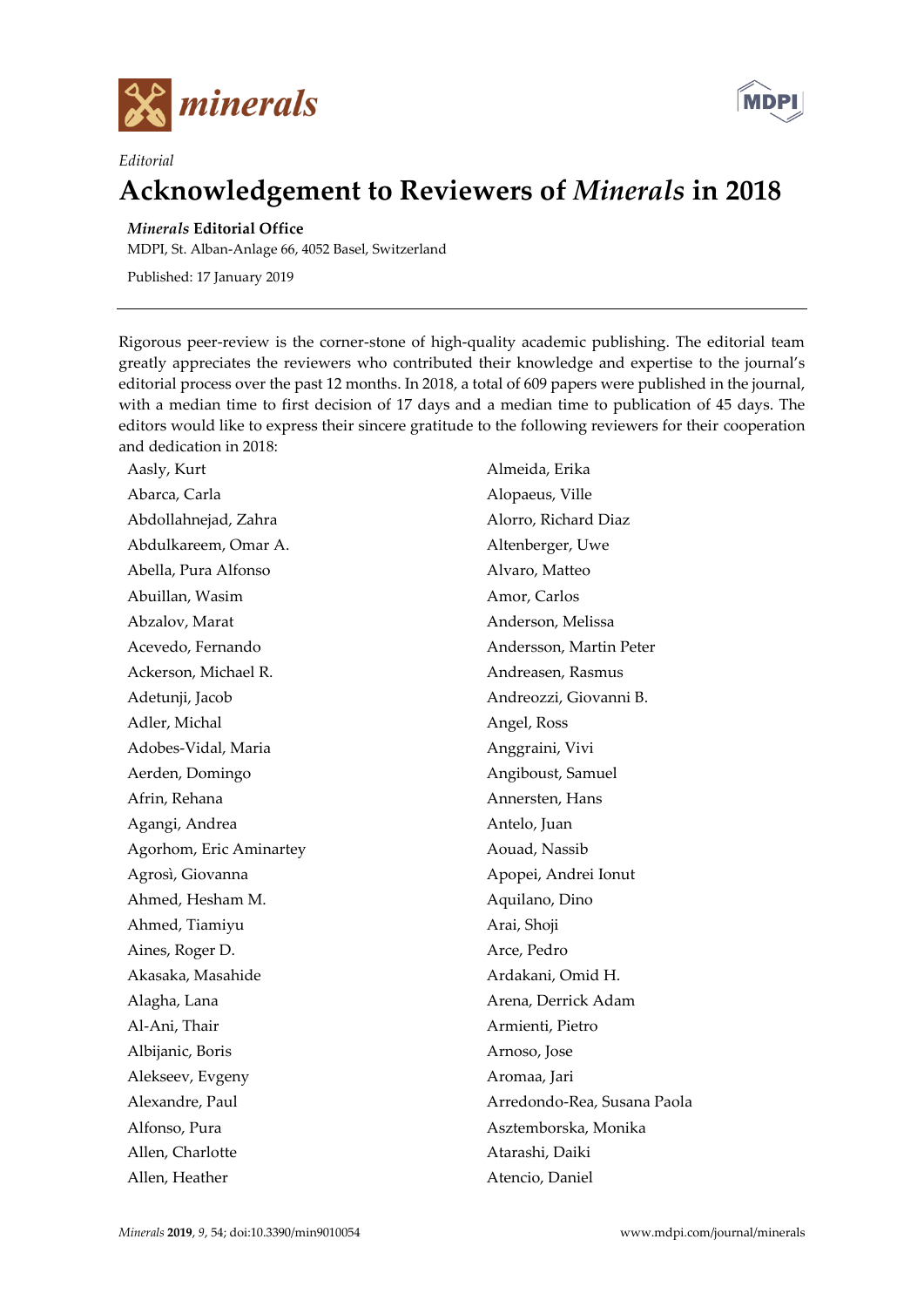Aubertin, Michel Augier, Romain Augustsson, Carita Ault, Alexis K. Aureliano, Manuel Awe, Samuel Ayele, Yonas Zewdu Aylmore, Mark Ayupova, Nuriya Azevedo, Leonardo Aziz, Muhammad Bailey, David Bajda, Tomasz Bajnóczi, Bernadett Bakalarz, Alicja Baker, Robert Bakuła, Krzysztof Balassone, Giuseppina Baldermann, Andre Baldo, Nicola Balen, Dražen Balić-Žunić, Tonči Ballirano, Paolo Ballouard, Christophe Balogh-Brunstad, Zsuzsanna Balsamo, Fabrizio Bamford, Thomas Bandura, Lidia Bao, Shenxu Bareither, Christopher Barik, Rasmita Bark, Glenn Barker, Abigail K. Barroso de Aguiar, José Luís Bartoňová, Lucie Basarir, Hakan Basařová, Pavlína Basavarajappa, Manjunath Bataleva, Yuliya V. Bauluz Lázaro, Blanca Bazin, Claude Baziotis, Ioannis Beard, Andrew (Andy)

Beck, Andrew Bédard, Paul Behnia, Arash Bellatreccia, Fabio Bellenberg, Sören Bellotto, Maurizio Belviso, Claudia Bender, Kelly Benjamin, Malvoisin Benkó, Zsolt Benndorf, Jörg Bern, Klein Berry, Ron Bertazzo, Sergio Berthonneau, Jeremie Bétard, François Biagioni, Cristian Bilal, Essaid Bindeman, Ilya N. Binzhong, Zhou Birdwell, Justin Biswas, Bhaba Bittarello, Erica Black, Leon Blagoeva, Darina Blake, Johanna Blamey, Nigel Blanchard, Marc Blanchard, Peter E. R. Blengini, Gian Andrea Block, Karin Bloise, Andrea Boak, Jeremy Boanini, Elisa Bodor, Marius Boehm, Andreas Boneh, Yuval Bonev, Nikolay Bontempi, Elza Borisova, Anastassia Y. Borla, Oscar Borra, Chenna Rao Borst, Anouk Margaretha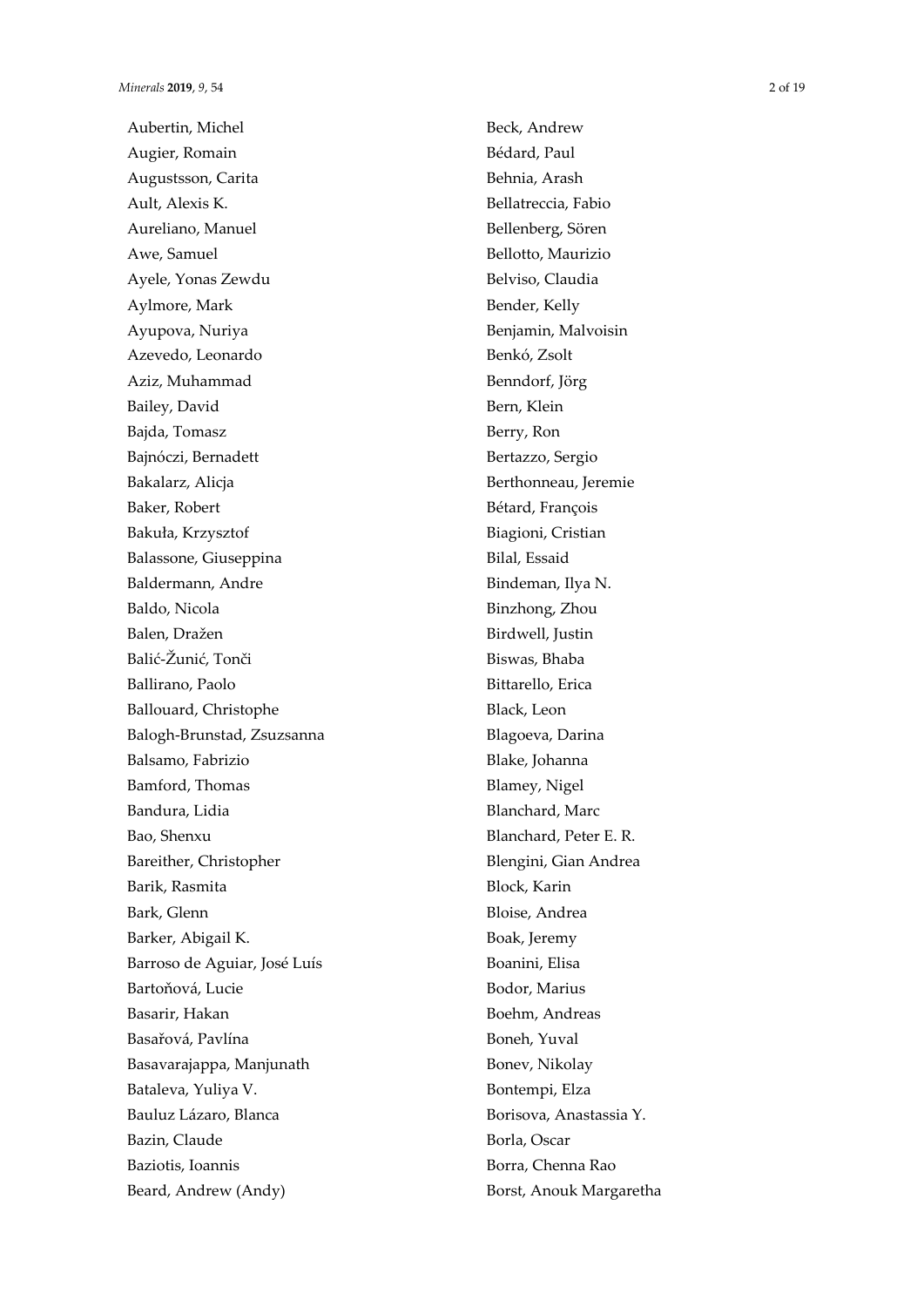Bosch, Delphine Bost, Nicolas Boulton, Carolyn Boulvain, Frédéric Bournival, Ghislain Bovet, Nicolas Bowers, Geoffrey M. Bowles, John Boxall, Naomi Bracciali, Laura Brandes, Christian Brando, Giuseppe Breiter, Karel Brengman, Latisha Brezáni, Ivan Brito-Parada, Pablo R. Britvin, Sergey N. Brooks, Kevin Broom-Fendley, Sam Brown, Ian David Brown, Shaun Brueckner, Stefanie Buatier, Martine Buckman, Jim Budzyn, Bartosz Bukhari, Syed Salman Bullock, Liam Bultreys, Tom Bundeleva, Irina Burat, Fırat Burgio, Lucia Burgos-Cara, Alejandro Burne, Robert Burnham, Antony Burns, Peter Buse, Benjamin Butt, Charles R. M. Cabalar, Ali Firat Cabral-Pinto, Marina M. S. Cabri, L. J. Camara, Fernando Camblor, Miguel A. Campbell, Andrew R.

Campeny, Marc Campi, Davide Canbulat, Ismet Capitani, Giancarlo Capitelli, Francesco Caporale, Andrea Cappuyns, Valérie Caraballo, Manuel A. Casas, Lidia M. Cascalho, João Casella, Elisa Cassidy, Daniel P. Castañeda, Carmen Castellini, Elena Castro Ruiz, Laura Castro, Laura Catchpole, Honza Cathelineau, Michel Cauzid, Jean Cavallaro, Giuseppe Cecchi, Emmanuelle Cédric, Schmelzbach Čejka, Jiří Celestian, Aaron J. Cenki-Tok, Bénédicte Cerny, Miroslav Chakoumakos, Bryan Chambel, Luis Chanturiya, Valentin A. Chappaz, Anthony Chatzaras, Vasileios Chauhan, Garima Chaumba, Jeff Chauvet, Alain Chauviré, Boris Checa González, Antonio G. Chelgani, Saeed Chehreh Chemtob, Steven Chen, Xumeng Chen, Yan-Jing Cheng, Ka Yu Cheong, Chang-sik Cherkashov, Georgy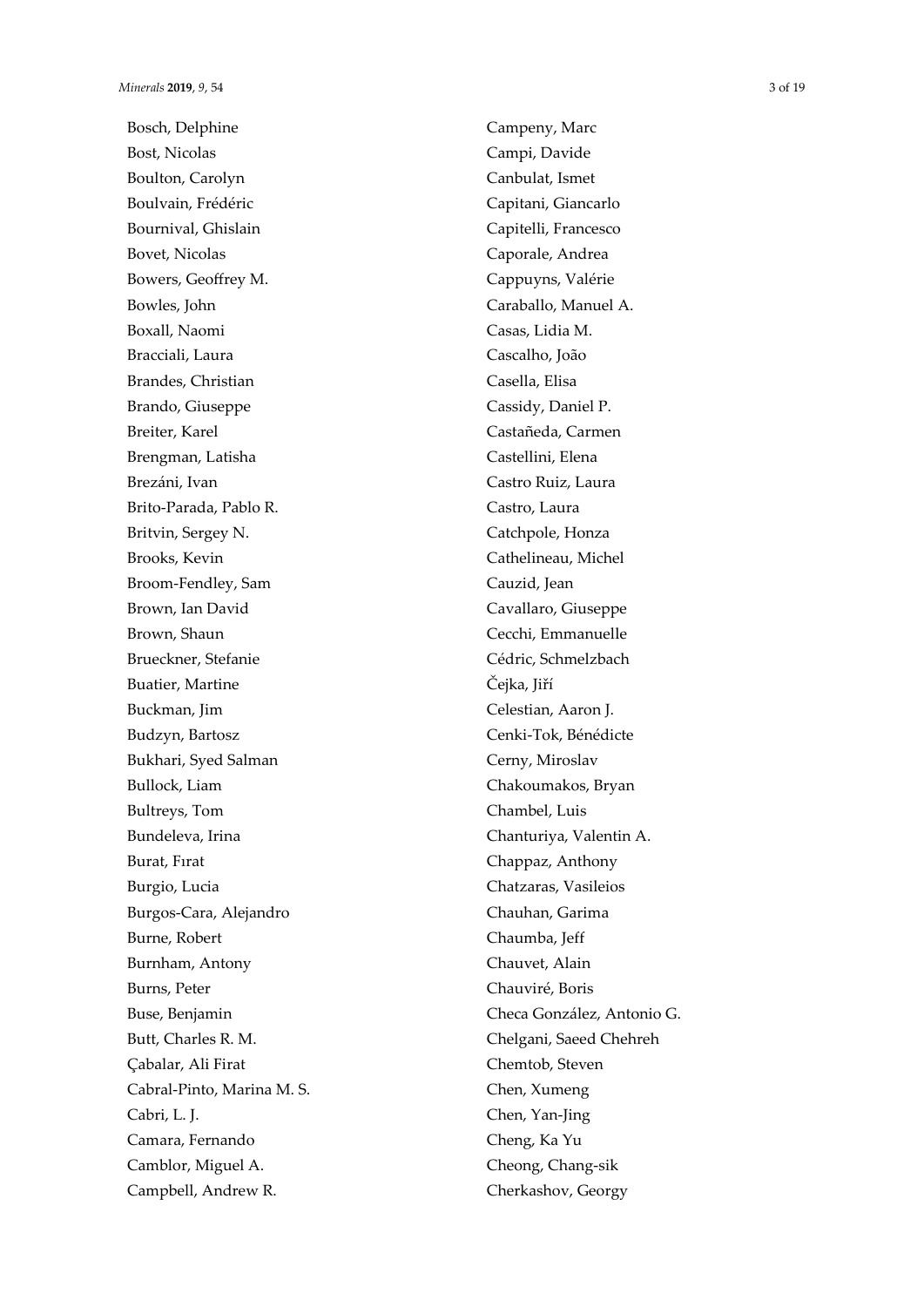Chernonozhkin, Stepan M. Chiang, Pen-Chi Chica, Antonio Chinappi, Mauro Chopard, Aurélie Christanis, Kimon Christian, Wolkersdorfer Christiansen, Eric Christidis, George E. Christy, Andrew Chronopoulou, Myrsini Chryssikos, Georgios Chukanov, Nikita V. Chun, Dong Hyuk Churakov, Sergey Churchman, Jock Ciborowski, T. Jake R. Cicciù, Marco Cicconi, Maria Rita Ciceri, Davide Cienfuegos-Suárez, Pablo Ciesielczuk, Justyna Cihangir, Ferdi Cilliers, Jan Cisternas, Luis A. Cobelo, Antonio Colangelo, Francesco Colomban, Philippe Comerford, James Connor, Jason Conterosito, Eleonora Conti, Claudia Cook, Nigel J. Corazzari, Ingrid Corder, Glen Corfu, Fernando Corin, Kirsten Costanzo, Alessandra Costin, Gelu Courtin-Nomade, Alexandra Coveney, Jr, Raymond Crawshaw, John Crespo, Jorge

Cristelo, Nuno Miguel Crossingham, Tracey Csavina, Janae Cuadros, Javier Cudahy, Thomas Cui, Liang Czaja, Maria Czapik, Przemysław Czertowicz, Thomas Da Silva, Pedro Raposeiro Dai, Baiqian Damma, Devaiah D'Antonio, Massimo Das, Oindrila Dauphin, Yannicke Daval, Damien Day, Warren C. de Almeida, José António De Crisci, Antonio De Giudici, Giovanni De Kemp, Eric De Villiers, Johan P. R. Dedzo, Gustave Kenne Dehaine, Quentin Del Hoyo, Carmen M. Delafosse, Angélique Dell'Agli, Gianfranco Demartin, Francesco Demergasso, Cecilia Demers, Isabelle Demichelis, Raffaella Deniz, Vedat Dentith, Michael DePaoli, David DeSisto, Stephanie L. DeVore, Melanie Di, Haibin Dias, Rui Diego, Isidro Dill, Harald G. Ding, Xing Dini, Andrea Dixon, David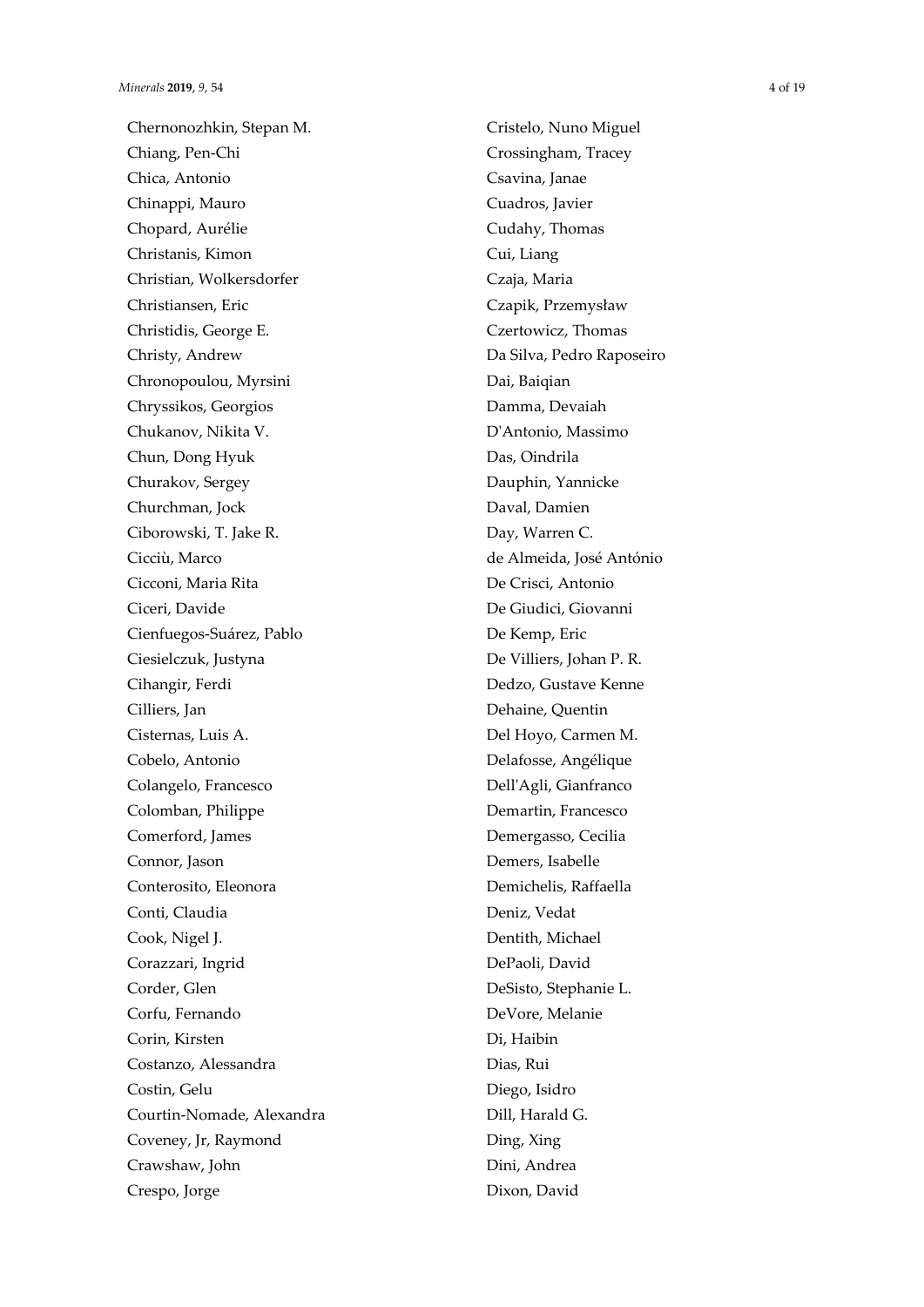Dodds, Chris Domaracká, Lucia Dominy, Simon Donatello, Shane Donovan, John J. Donskoi, Eugene Donzelli, Fabrizio Doroshkevich, Anna G. Dorval Courchesne, Noémie-Manuelle Dostal, Jaroslav Doublier, Michael P. Dragovic, Besim Dressel, Ingo Drivenes, Kristian Druguet, Elena Drzymala, Jan Du, Hao Duan, Jun Duc, Myriam Duchesne, Jean-Clair DuFrane, Scott Andrew Duh, Jenq-Gong Dumańska-Słowik, Magdalena Dyer, Laurence G. Dzene, Liva Eble, Cortland Ece, Ömer Işik Edraki, Mansour Edwards, Cole T. Eggenberger, Urs Eisele, Timothy C. Eizenhöfer, Paul R. Ejtemaei, Majid Ekinci, Yunus Levent Ekosse, Georges Elaine, Govender Elert, Kerstin Ellefmo, Steinar Elliott, Brent A. Elmahdy, Ahmed M. Elmi, Chiara Emad, Muhammad Zaka Emilia, Le Pera

Entezari Zarandi, Ali Enyashin, Andrey Epshtein, Svetlana Erastova, Valentina Ernst, Andrej Erol, Yilmaz Esbensen, Kim H. Esmaeili, Kamran Essaifi, Abderrahim Ettler, Vojtěch Evans, Jeffrey Evans, Rob. L. Fainberg, Eduard B. Fall, Mamadou Fan, Rong Fan, Xiaohui Fanlo, Isabel Farough, Aida Farquharson, Colin Farrokhpay, Saeed Favas, Paulo J. C. Fedorko, Gabriel Felici, Anna Candida Feng, Qicheng Feng, Yuqing Ferenc, Molnar Fergusson, Chris Fernandes, Isabel Fernández González, Daniel Fernandez, Begona Fernández-González, Ángeles Fernandez-Martinez, Alejandro Ferrando, Riccardo Findlay, Alyssa Fink, Reinhard Finkelman, Robert Finney, Aaron Fiorentino, Sara Fischer, Cornelius Fischer, Reinhard X. Fitzgerald, Neil Fiúza, António Fizaine, Florian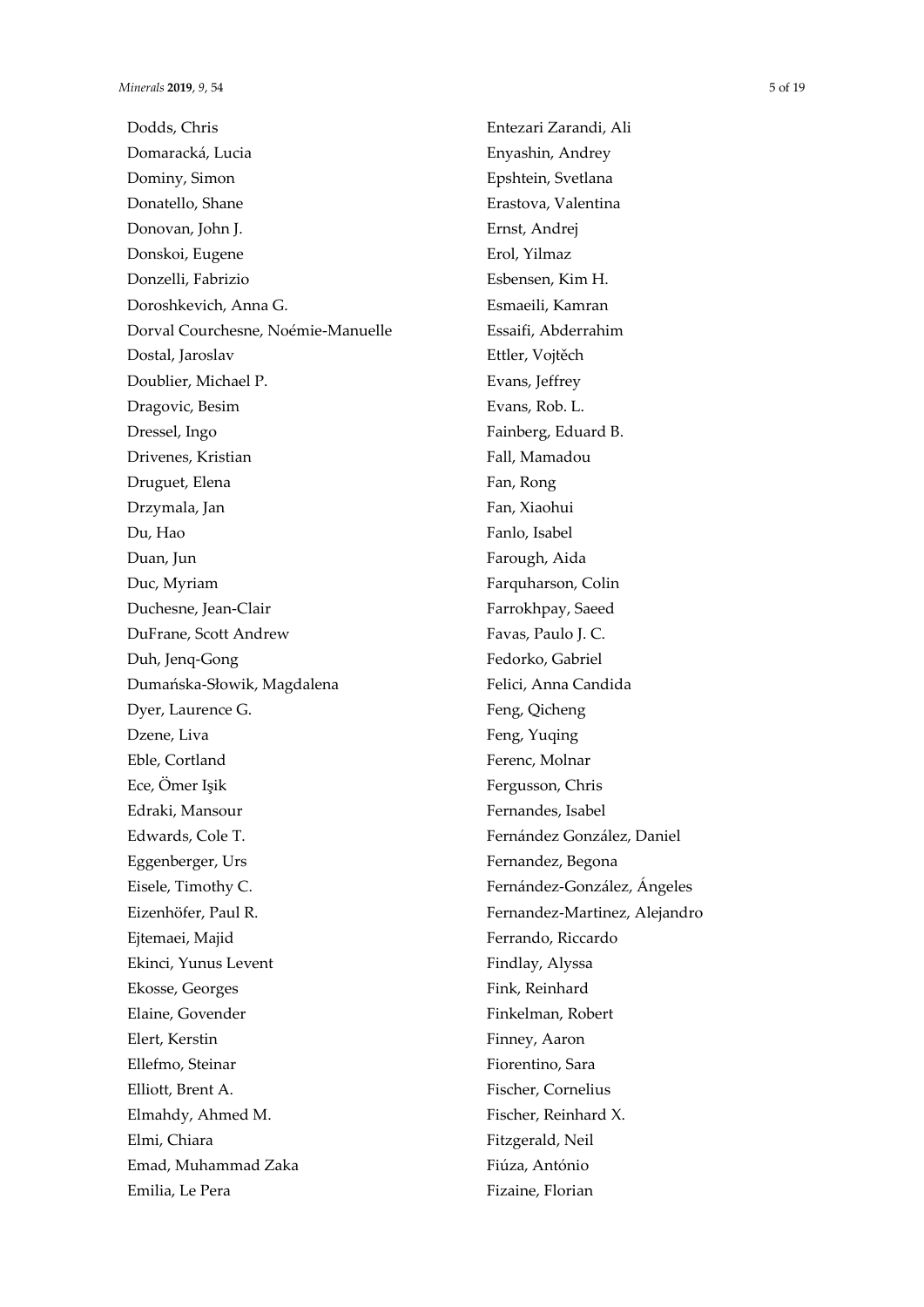Flores, Deolinda Foley, Nora Fomchenko, Natalya Forján, Rubén Fornasiero, Daniel Forstner, Stephanie Foszcz, Dariusz Fouedjio, Francky Franchi, Fulvio Franz, Gerhard Frediani, Luca Frenzel, Max Fridovsky, Valery Y. Friedrich, Frank Friis, Henrik Fu, Pingfeng Fuente, Vicenta Fujimura, Takuya fukasawa, Tomonori Funedda, Antonio Fydrych, Dariusz Gabitov, Rinat Gaboury, Damien Gadikota, Greeshma Gagnon, Joel Galamboš, Michal Gale, Julian Galí, Salvador Gałuskin, Evgeny V. Gálvez, Edelmira Gamaletsos, Platon Gantner, Oliver Gao, Zhiye Garbe -Schönberg, Dieter Garcia, Rosario García -Garrido, Sergio E. García -López, Elisa I. Garcia -Meza, J. V. García -Moreno, Olga García -Veigas, Javier Garmsiri, Mohammadreza Gartman, Amy Garuti, Giorgio

Gašparović, Mateo Gassin, Pierre -Marie Gates, Will P. Gattacceca, Jérôme Gawęda, Aleksandra Gayathri, Naidu Gazley, Michael Gazquez, Fernando Genç, Ömürden Genna, Dominique Gentile, Piergiorgio George, Janine Gerson, Andrea Ghahari, Seyed Ali Ghodake, Gajanan Ghorbani, Yousef Giacobbe, Carlotta Gilbert, Sarah E. Giouri, Katerina Girarakos, Evangelos Glass, Hylke Gliozzo, Elisabetta Göd, Richard Godel, Belinda Godinho, Jose R. A. Goel, Sarika Goemann, Karsten Gołębiowska, Bożena Golev, Artem Golik, Vladimir Gomez, Denys Gonzalez, Aridane G. González, Ernesto Gonzalez, F. Javier Goodfellow, Ryan Gorakhki, Mohammad Goryachev, Boris E. Goswami, Arghya Götz, Annette E. Götze, Jens Granata, Giuseppe Grant, Cawthorn Greaux, Steeve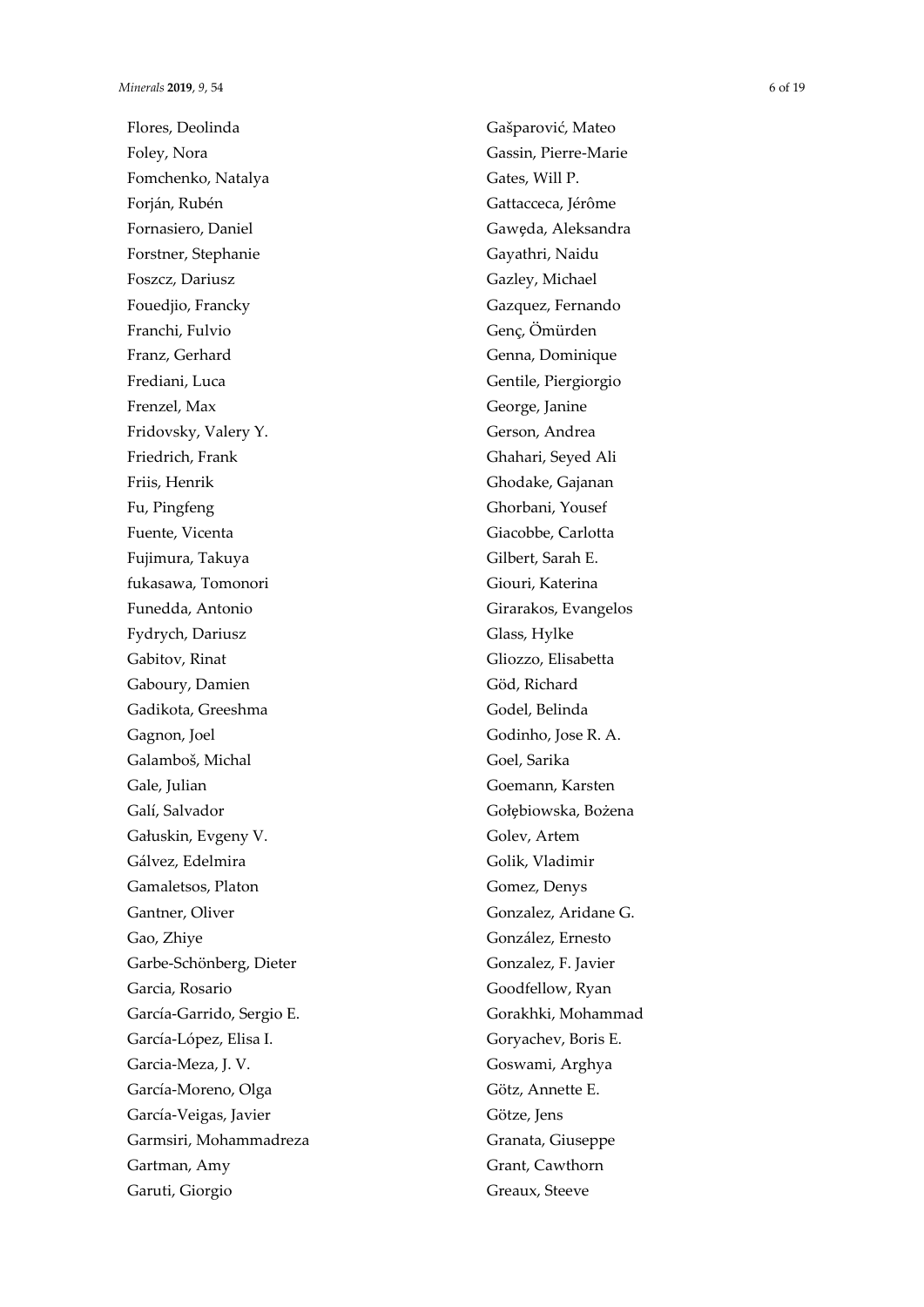Greber, Nicolas David Greenough, John Greet, Chris Gregoire, Brian Grégoire, Michel Gregory, Daniel Grew, Edward S. Grimmer, Jens Groat, Lee Groudev, Stoyan Grozavu, Adrian Guarino, Vincenza Guastoni, Alessandro Gueguen, Bleuenn Guezennec, Anne -Gwénaëlle Guitreau, Martin Gulmini, Monica Gumulya, Yosephine Guo, Ling Guo, Muxing Guo, Zhanhu Gurney, John J. Gurzhiy, Vladislav V. Guven, Onur Haest, Maarten Hafuka, Akira Hagen -Peter, Graham Hagni, Richard D. Hajilar, Shahin Hajimohammadi, Ailar Hakem, Nadir Hakkou, Rachid Hall, Christopher Halldórsson, Sæmundur Ari Han, Yosep Hanaor, Dorian Hansen, Lars N. Harja, Maria Harlov, Daniel Harmer, Sarah Harries, Dennis Harris, Chris Hartlieb, Philipp

Hasan, Maruf Hässig, Marc Hatayama, Hiroki Hathon, Lori Hawthorne, Frank Hayashi, Fumitaka Hayes, Peter He, huaiyu Hebert, Rainer Heck, Philipp R. Hefferan, Kevin Patrick Heilimo, Esa Hermans, Thomas Herrington, Richard Higgins, Steven R. Hilden, Marko Hiller, Edgar Hips, Kinga Hirajima, Tsuyoshi Hirano, Nobuo Hochleitner, Rupert Holappa, Lauri Holmes, Ralph Holschemacher, Klaus Holuszko, Maria Holynska, Malgorzata Hölz, Sebastian Hooker, John Noel Hopkinson, Laurence Horgan, Briony H. N. Hou, Tong Housley, Robert M. Hovland, Martin Hower, James Hron, Karel Hseu, Zeng -Yei Hu, Jinping Hu, Wenxuan Huang, Qingqing Huang, Wu -Jang Huber, Miłosz Huff, Warren D. Huggett, Jennifer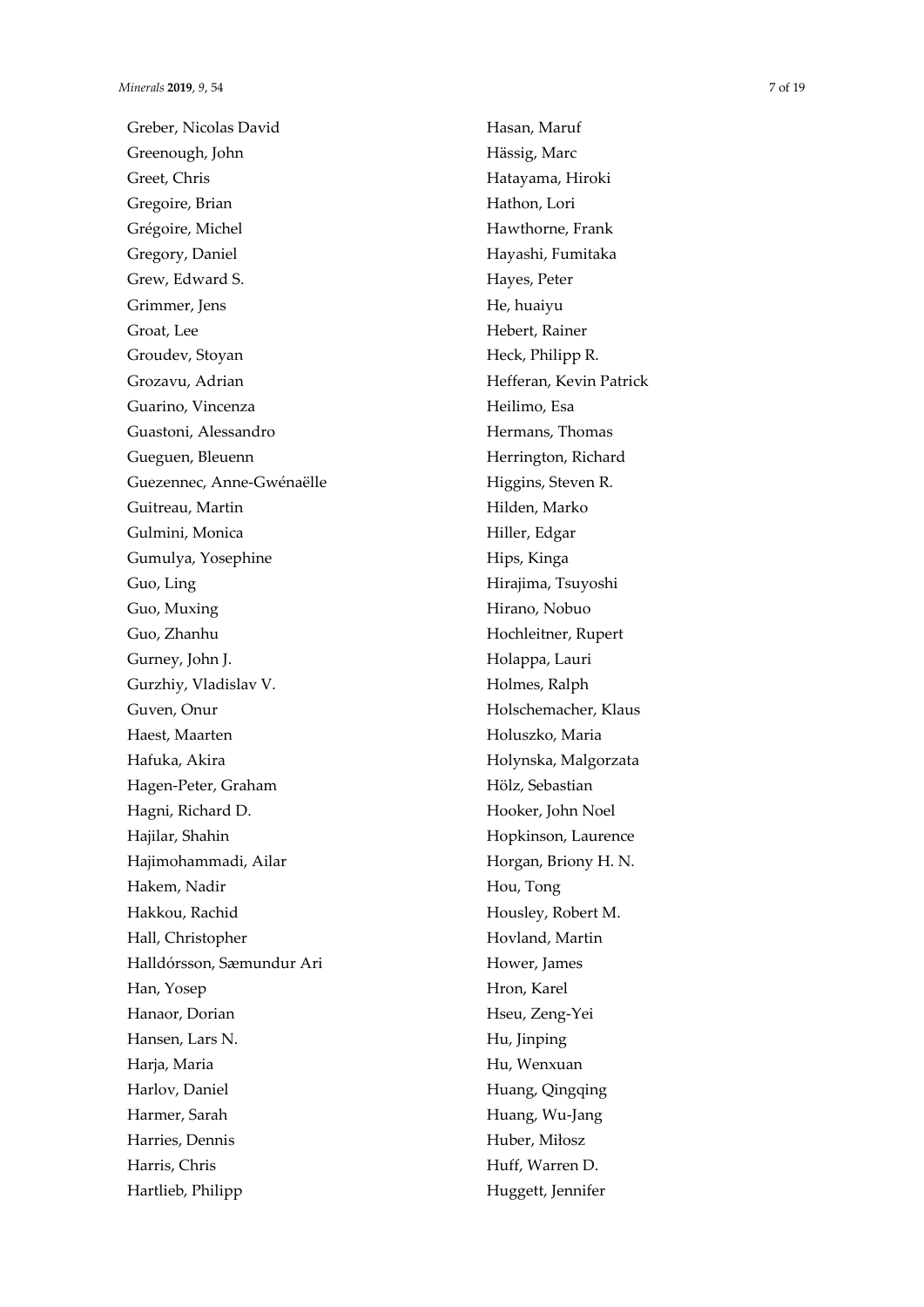Hughes, Christopher Hunter, Timothy Huntley, Jillian Hurai, Vratislav Huraiová, Monika Hursthouse, Andrew Hurtig, Nicole Huss, Gary R. Huston, David Hyun, Chang -Uk Ilankoon, Saman Ilgen, Anastasia Iljana, Mikko Illikainen, Mirja Innocenzi, Valentina Ion, Rodica -Mariana Ippolito, Nicolò Maria Itskos, Grigorios Ityokumbul, M. Thaddeus Ivanov, Alexey V. Ivanyuk, Gregory Yu Iveson, Alexander Iwaszko, Jozef Izawa, Matthew R.M. Jablan, Jasna Jackson, Colin Jagodziński, Robert Jamieson, John Ján, Vozár Jang, Jeong Gook Janneck, Eberhard Jarvis, Adam Jayamohan, Harikrishnan Jebrak, Micheal Jeldres, Ricardo I. Jeong, Yeonung Jerez, Carlos A. Jia, Bao Jia, Charles Jian, Meipeng Jiang, Lei Jiao, Yongqin Jilbert, Tom

Jin, Jiaqi Johnson, Kevin T. Johnson, Sean C. Johnstone, Elizabeth Jonek -Kowalska, Izabela Jones, Franca Jorat, Ehsan Jordens, Adam Joussein, Emmanuel Jowitt, Simon M. Juan -Valdes, Andres Jud, Nathan A. Juenger, Maria Jung, Sung -Mo Junge, Malte Jupille, Jacques Jyothi, Rajesh Kumar Kabelác, Martin Kakali, Glikeria Kakar, Muhammad Rafiq Kalaitzidis, Stavros Kalashnikov, Andrey Kalin, Margarete Kalinichev, Andrey Kamenetsky, Vadim Kampmann, Tobias C. Kang, Xin Kangal, Murat Olgaç Kaplan, Valery Kapsiotis, Argyrios Karakas, Fırat Karakashev, Stoyan I. Karayigit, Ali Ihsan Karim, Md Rajibul Karimzadeh, Lotfollah Karl, Susan M. Karlstrom, Leif Kashimura, Keiichiro Kawano, Jun Kazuya, Fujino Ke, Xinyuan Keays, Reid Kefeni, Kebede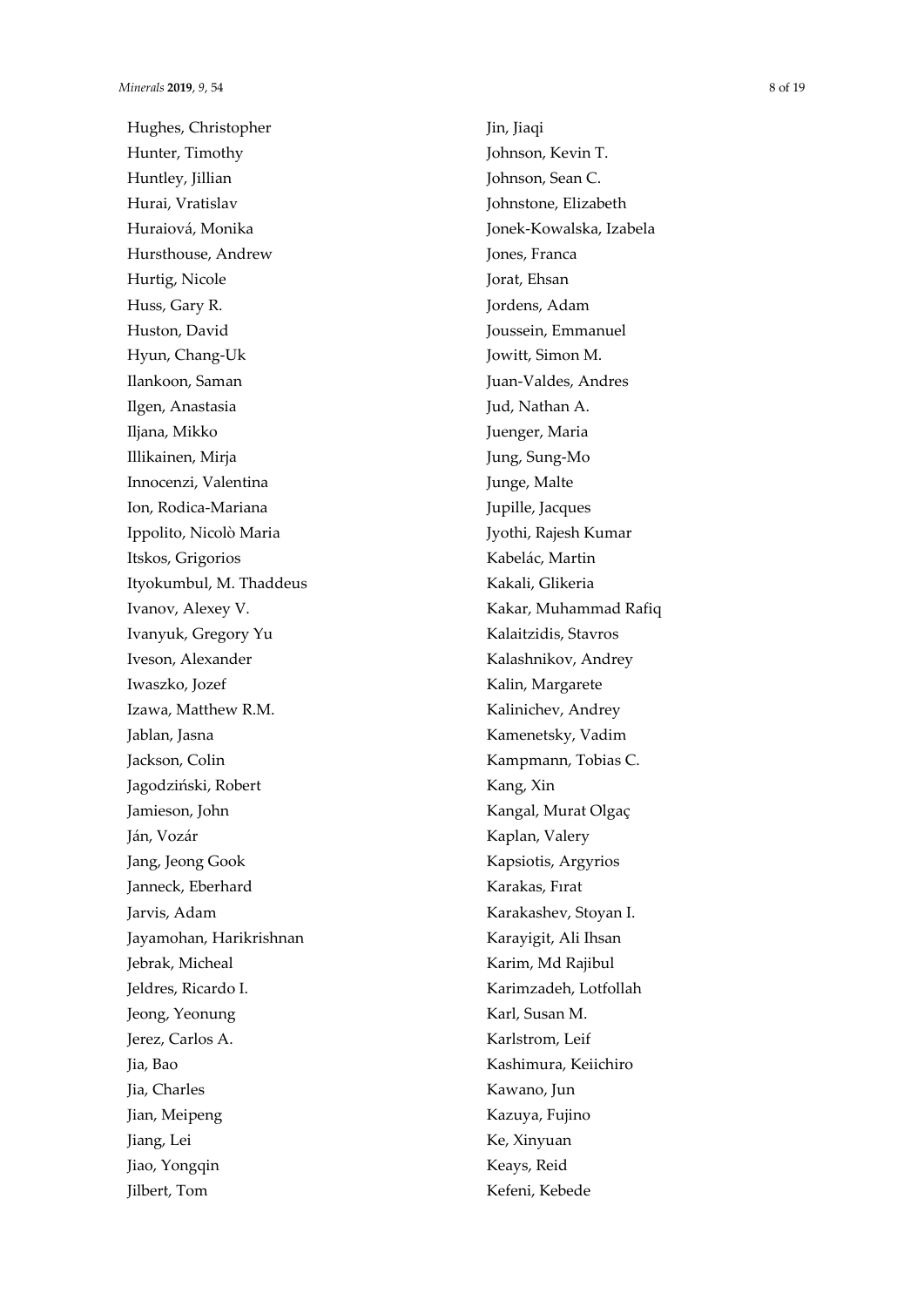Kellar, Jon J. Keller, Tobias Kellett, Dawn Kenney, Janice Kepic, Anton W. Keppert, Martin Kermer, René Kesler, Stephen E. Khadilkar, Aditi Khamkhash, Aibyek Kim, Bianca Sung Mi Kim, Byongil Kim, Gwang-Mok Kim, Hyeongjoo Kim, Hyunjung Kim, Kwan Ho King, Helen Kirk Nordstrom, Darrell Kleijn, Rene Kluczka, Joanna Klyukin, Konstantin Knight, Robert Koch, Christian Bender Kohlstedt, David Kolker, Allan Kołodziejczyk, Joanna Komljenovic, Dragan Konecny, Pavel Königsberger, Erich Konrad, Kevin Kontonikas-Charos, Alkiviadis Koohestani, Babak Korin, Eli Kosai, Shoki Kosinov, Nikolay Kostoglou, Margaritis Kostović, Milena Koukouzas, Nikolaos Kowalak, Stanisław Kowalczuk, Przemyslaw Kowalczuk, Przemyslaw B. Kowalski, Karol Kozbial, Andrew

Kozłowski, Andrzej Kracht, Willy Kraemer, Dennis Kragovic, Milan Kremer, Barbara Kremleva, Alena Krivolutskaya, Nadezhda A. Krivovichev, Vladimir Kronz, Andreas Krüger, Biljana Krüger, Hannes Krylov, Dmitry Krzemień, Alicja Kuang, Shibo Kuczmaszewski, Jozef Kuksa, Katerina Kulkov, Sergei N. Kumar, Ashok Kumar, Narendra Kumar, Naresh Kumral, Mustafa Kundu, Manab Kuranchie, Francis Atta Kurda, Rawaz Kuritani, Takeshi Kurşun, İlgin Kursunoglu, Sait Kusiorowski, Robert Kutschke, Sabine Kuwahara, Yoshihiro Kuželka, Karel Kuznetsov, Nikolay B. Kuznetsova, Elena Kyzas, George Labotka, Theodore Lampronti, Giulio Isacco Larese-Casanova, Philip Large, Ross Larson, Peter Lascelles, Desmond Laskowski, Janusz Lassin, Arnault Laufek, František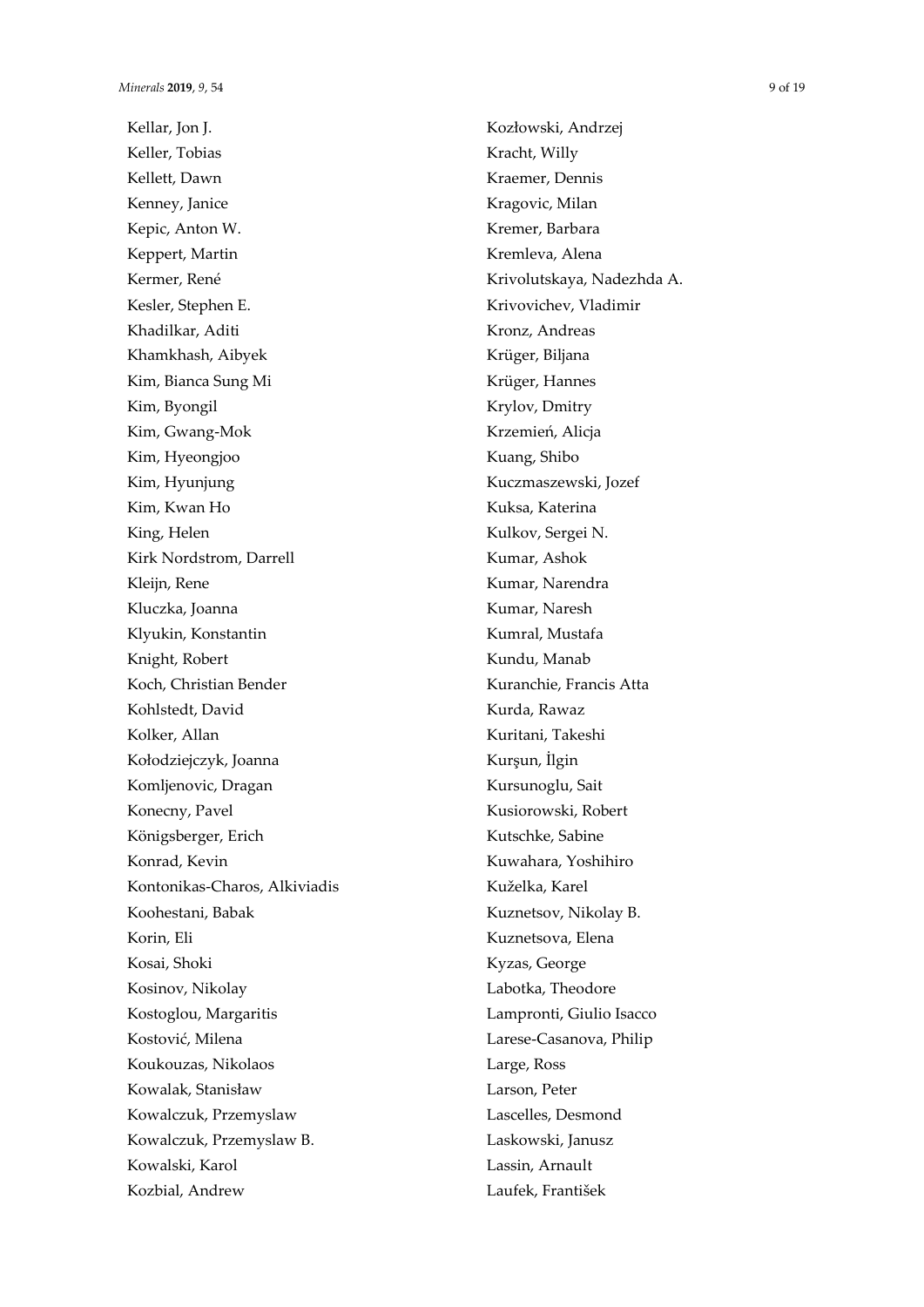Laurich, Ben Lauten, Rolf Andreas Lazarov, Marina Lazorenko, Georgy Lazzara, Giuseppe Le Coustumer, Philippe Le Roux, Marco Lee, Jeong -Hyun Lee, Joon Kyu Lefebvre, Frederic Lefticariu, Liliana Lehmann, Bernd Leichmann, Jaromír Leißner, Thomas Leiva, Eduardo Lemiere, Bruno Lemloh, Marie -Louise Lennartsson, Andreas Lentz, David Lerouge, Catherine Lezzerini, Marco Li, Jian Li, Xiaofang Liang, Songmao Lichtenegger, Helga Lieberwirth, Holger Liesegang, Moritz Liguori, Barbara Likhanov, Igor Lima, Selma M. Limonta, Mara Lin, Jia Lin, Ronghong Lishchuk, Viktor Lisovenko, Dmitry Liu, Chao Liu, Guangyi Liu, Jia Liu, Jinfeng Liu, Qingxia Liu, Tao Liu, Xi Liu, Yang

Liu, Zhendong Locock, Andrew Loganathan, Narasimhan Longbottom, Raymond López -Sánchez, Jesús Lord, Richard Lothenbach, Barbara Louvel, Marion Lucci, Federico Luczaj, John Luis E., Vallejo Luis, Sánchez Muñoz Lupulescu, Marian Lussier, Aaron Lustrino, Michele Luttge, Andreas Lutz, Martin Luukkonen, Tero Lvov, Yuri Ma, Chao Ma, Naiyang Machida, Shiki Macías -Sánchez, Elena Mackinnon, Ian D. R. Madhavaraju, J. Maerz, Norbert Magnall, Joe Mahmoud, Akrama Mahmoud, Alaa El Din Maier, Wolfgang Majka, Jarosław Makoundi, Charles Makovicky, Emil Maldonado, Miguel Malhotra, Deepika Mali, Matilda Malitch, Kreshimir Mallick, Soumen Malone, David Malusá, Marco Mamba, Bhekie Mamba, Gcina Mameli, Paola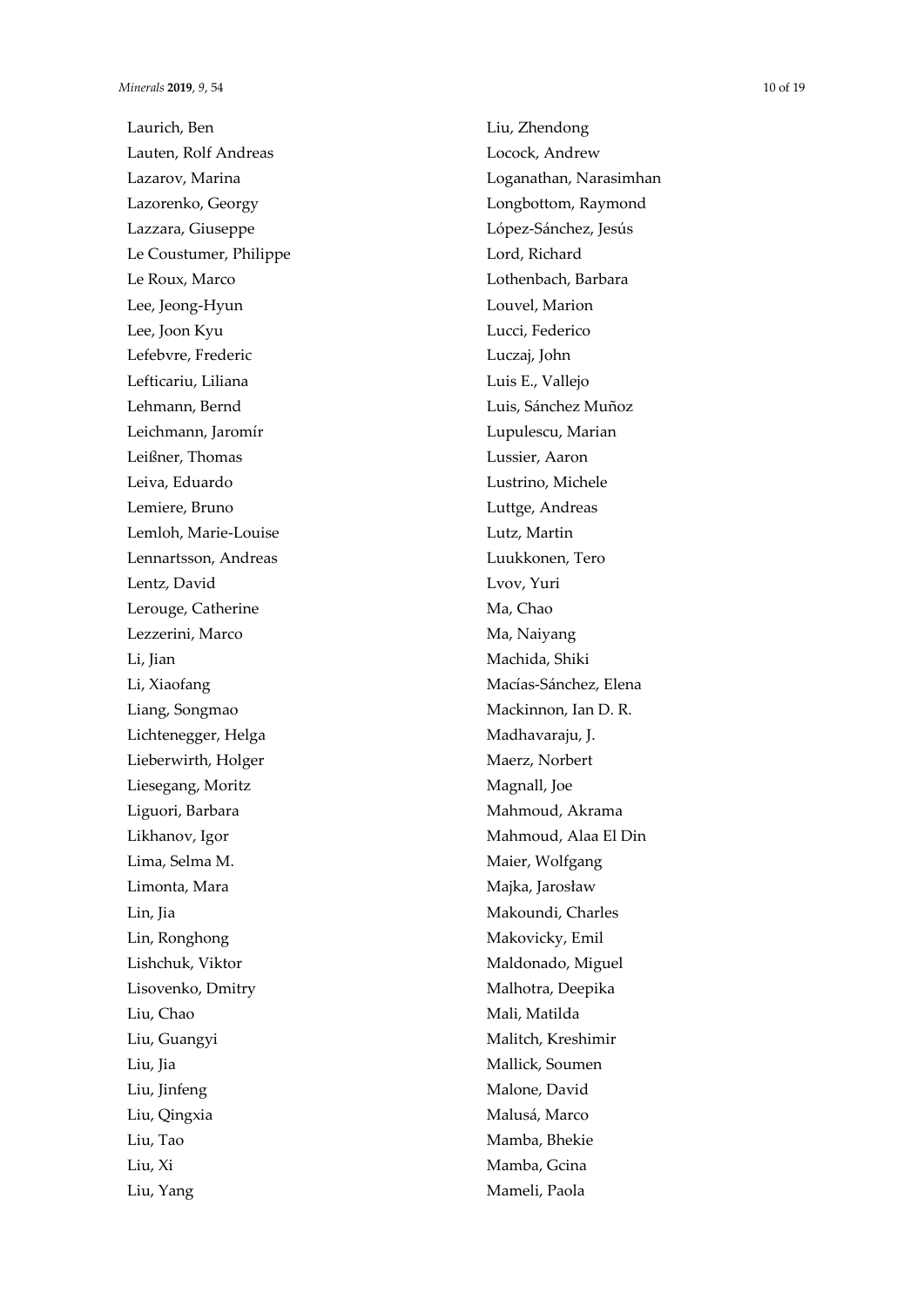Manca, Pier Paolo Mania, Daniel Manlapig, Emmanuel Manouchehri, Hamid-Reza Manuella, Fabio Carmelo Marcus, Matthew A. Margeta, Karmen Mariscal, Luis Marshall, Chris Marta, Padoan Martin, Bob Martin, Céline Martin, Roland Martín, Serguei Alejandro Martín-Crespo, Tomás Martínez Ramirez, Sagrario Martínez, Mònica Martinez-Ruiz, Francisca Martín-García, Juan Manuel Martín-Izard, Agustín Martins, Afonso Henriques Martins, Tania Martín-Velázquez, Silvia Martucci, Annalisa Marzaioli, Fabio Maschio, Lorenzo Masini, Jorge Cesar Maslennikov, Valeriy Mason, Philippa J. Mason, Sara Mateo-Lázaro, Jesús Mathieu, Lucie Mathur, Ryan Matsuura, Hiroyuki Matusik, Jakub Matveeva, Tamara Nikolayevna Mavrogenes, John Mayes, Will Mccandless, Tom E. McCutcheon, Jenine McGill, Paula McIsaac, Ken McKay, Matthew P.

McLaurin, Brett T. Mcmillan, Nancy Medas, Daniela Meer, Quinten Van Der Meffre, Sebastien Mehrali, Mehdi Meisser, Nicolas Mekhonoshin, Aleksey MELCHER, Frank Melchiorre, Erik Melgarejo Draper, Joan Carles Melleton, Jeremie Menendez, Amaya Menendez, Juan María Meng, Maozhou Mercurio, Mariano Merkulova, Margarita Merritt, Thomas Meyns, Michaela Miah, Khalid Migaszewski, Zdzisław M. Mikhailik, Pavel E. Mikhlin, Yuri Miki, Hajime Milke, Ralf Miller, Hannah M. Mills, David Milojevic, Tetyana Milosavljević, Milutin M. Minnitt, Richard Miriello, Domenico Mirzababaei, Mehdi Misaelides, Panagiotis Mishra, Brajendra Mishra, Debakanta Mitchell, Ross N. Mitra, Subhasish Miyahara, Masaaki Miyata, Naoyuki Miyawaki, Ritsuro Młynarczykowska, Anna Möckel, Robert Moghadas, Davood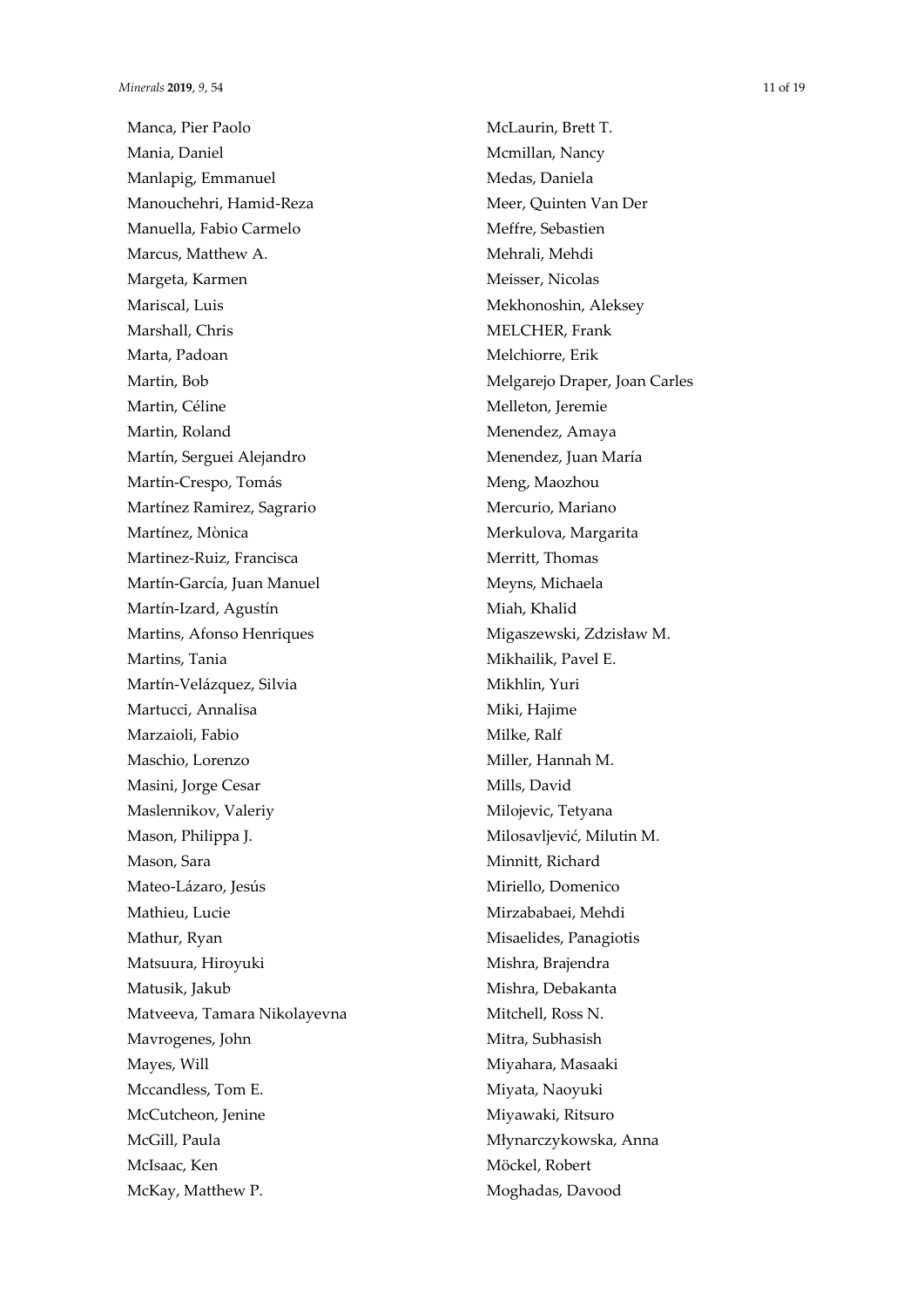Mojtabai, Navid Molera, Judit Molina, J. F. Molli, Giancarlo Molokeev, Maxim S. Moloto, Nosipho Mombelli, Davide Mondillo, Nicola Mongelli, Giovanni Monhemius, Andrew John Monteiro Santos, Fernando Montomoli, Chiara Moore-Nall, Anita Moreno, Eduardo Moreno, Luis Morimoto, Kazuya Morishita, Tomoaki Morrison, Gregory Morrison, Rob Mourao, Marcelo Breda Moxon, Terry Mu, Yufan Mucsi, Gabor Mueller, Andreas G. Mueller, Barbara Muller, Daniel Mummadisetti, Manjula Murakami, Naoya Mustoe, George E. Myers, Rupert J. Nadeau, Paul Henry Nadykto, Alexey B. Naeimipour, Ali Naeraa, Tomas Naitza, Stefano Najorka, Jens Napier, John Nasir, Othman Navarra, Alessandro Nazari, Ali Nechaev, Victor Neelameggham, Neale R. Nejbert, Krzysztof

Nelson, Joey Nestola, Fabrizio Neves, Sérgio Pacheco Nevolko, Peter A. Nguo, Kanouo Sylvestre Nguyen, Nghiem Van Nguyen, Tuan Nieto García, Fernando Nilsson, Erik Nishimura, Tatsuya Nishio-Hamane, Daisuke Noble, Aaron Noguchi, Naoki Noller, Barry Novo, Luís António Balreira Novoselov, Konstantin A. Nowak, Jacek Nozaka, Toshio Nudelman, Fabio Nuić, Ivona O'Connor, Louisa Oberthür, Thomas O'Brien, Hugh E. Ogata, Takeshi Ogawa, Yasuo Ogden, Mark Oggeri, Claudio Ogonowski, Szymon Ohenoja, Katja Ohuchi, Tomohiro Oikonomopoulos, Ioannis Oikonomou, Artemios Okamoto, Atsushi Okibe, Naoko Okonta, Felix Olds, Travis Olea, Ricardo Olivier, Nicolas Omelon, Sidney Ordonez, Javier Orešković, Jasna Ortega, José Marcos Ortiz, Julian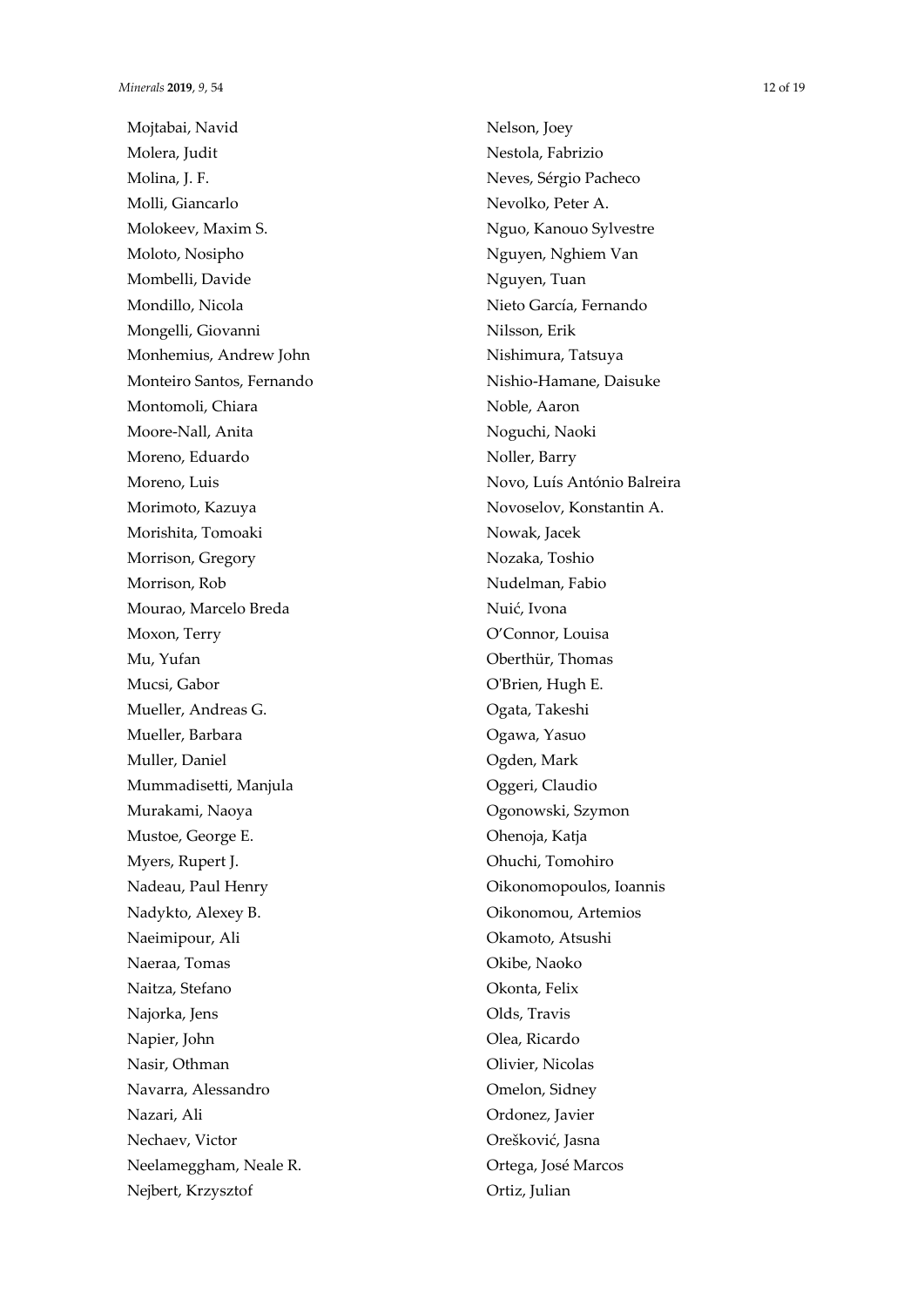Oshtrakh, Michael Ostadhassan, Mehdi Otsuki, Akira Ö zdemir, Orhan Özfırat, Kemal Ozkan, Safak Gokhan Pacella, Alessandro Palimaka, Piotr Pallier, Virginie Palyanov, Yuri Pan, Shu-Yuan Pan, Yuanming Pan, Zhu Panek, Rafal Panico, Antonio Panowicz, Robert Papangelakis, Vladimiros Papassiopi, Nymphodora Parbhakar-Fox, Anita Parian, Mehdi Park, Sangki Park, Sol-Moi Park, YuRi Parlak, Osman Parr, Joanna Pascual Martínez, Emilio Pascucci, Simone Pasquier, Louis-César Pastero, Linda Paul, Bence Paul, Suvash Chandra Paulo, Carlos Pauly, Klaas Pawlik, Marek Paynter, Sarah Peace, Alexander Peck, William Peeters, Luk Pelfrêne, Aurélie Pelleter, Ewan Peng, Felicia Peng, Hong Peng, Yongjun

Peppel, Tim Perea Moreno, Alberto Jesus Peres, A. E. C. Perez Monserrat, Elena Mercedes Pérez-Carvajal, Javier Pérez-del-Valle, Carlos Pérez-Tello, Manuel Perinelli, Cristina Perrillat, Jean-Philippe Peryt, Tadeusz Marek Peterman, Emily M. Petitto, Sarah Petrakis, Evangelos Phillips, Steve Pichler, Bernhard Pieczka, Adam Pielichowska, Kinga Pierre, Catherine Pietranik, Anna Pietrusiak, Damian Pina, Carlos M. Piña, Rubén Pingitore, Nicholas Pinheiro, Marisa Pirard, Cassian Pirngruber, Gerhard D. Pisarevskiy, Sergei Pistone, Mattia Pita, Fernando Antunes Gaspar Placzek, Christa J. Plascencia, Gabriel Plašienka, Dušan Plechov, Pavel Plümper, Oliver Podgorski, David C. Pokrovsky, Oleg S. Polat, Ali Pollmann, Katrin Pomi, Raffaella Pomonis, Panagiotis Popov, Dmitry Potysz, Anna Pour, A. B.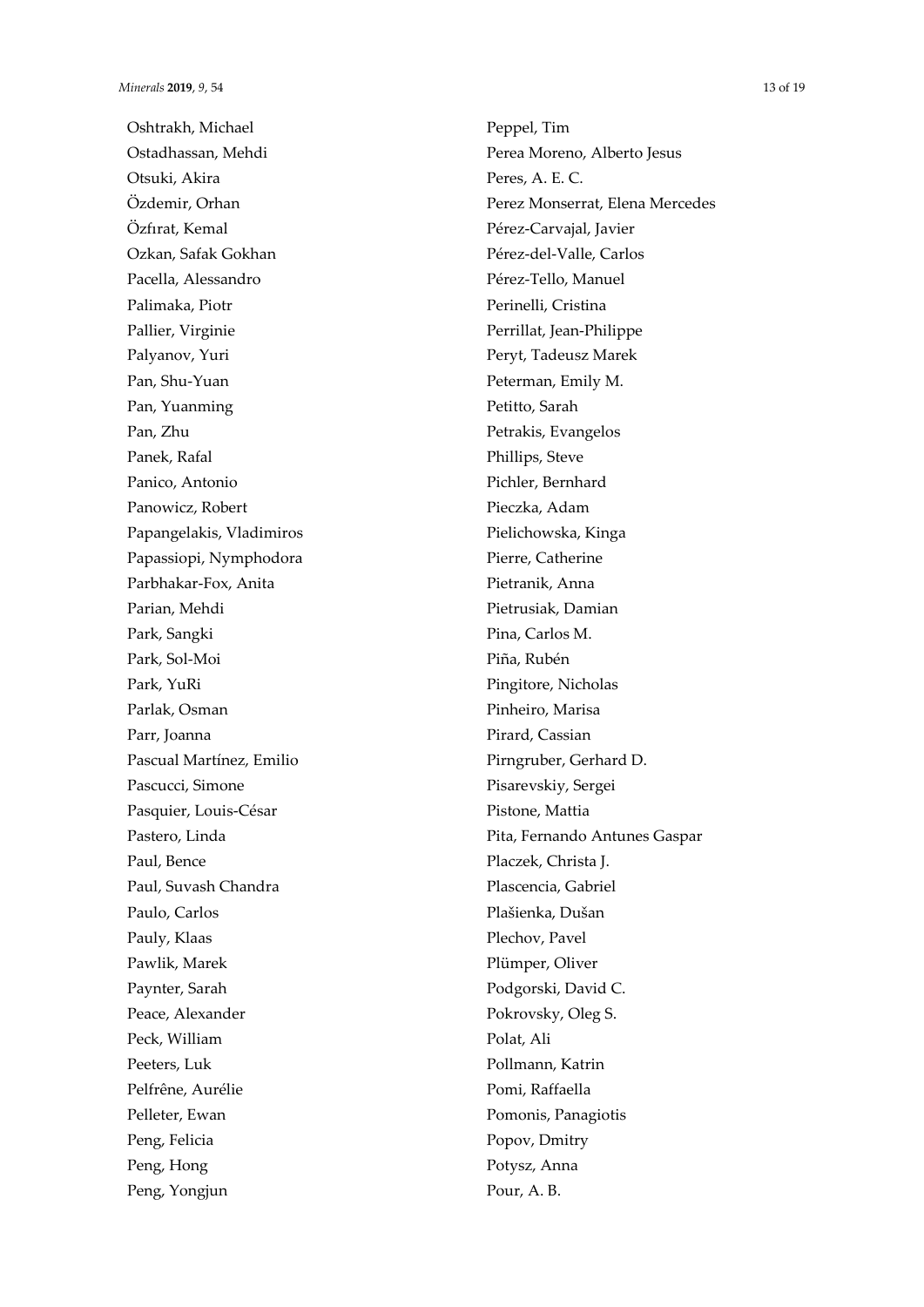Pourrahimian, Yashar Pourret, Olivier Pozo, Manuel Předota, Milan Prestianni, Cyrille Price, Jonathan Princivalle, Francesco Pring, Allan Proenza, Joaquin Prokeš, Lubomír Prytulak, Julie Prywer, Jolanta Pu, Ying-Chih Puffer, John Putnis, Andrew Puy, Jaume Pyrcz, Michael Qian, Gujie Qian, Yu Qiu, Kun-Feng Quantin, Cécile Quinney, Annie Quirt, David Rader, Shelby Rahman, Azizur Räisänen, Marja Liisa Rakshit, Sudipta Ram, Rahul Ramakrishnan, Sayanthan Raman, Gireesh Rämö, Tapani Ramsey, Michael H. Ranitović, Milisav Ranjbar, Navid Rantitsch, Gerd Rashchenko, Sergey Rassios, Annie Ewing Raudsepp, Maija Ray, Dahtong Ray, Durbar Rddad, Larbi Reed, David W. Reedy, Chandra

Regueiro, Richard A. Reguir, Ekaterina P. Reinmöller, Markus Reiterman, Pavel Reli, Martin Ren, Deyi Renard, Didier Renard, Francois Rendu, Jean-Michel René, Miloš Restrepo, Óscar Revheim, Olav Rey, Patrice Rezeau, Herve Reznitsky, Leonid Z. Riaza, Asuncion Ribeiro, Maria Anjos Ricci, Marilena Richard, Antonin Riela, Serena Rigopoulos, Ioannis Rivas, Mariella O. Rizzo, Giovanna Roberts, Nick Robinson, Judith Robinson, Peter Rocha, Fernando Rodehorst, Uta C. Rodríguez, Gloria Belén Ramírez Rodriguez-Blanco, Juan Diego Roelich, Katy Romagnoli, Marcello Romanov, Vyacheslav N. Rondeau, Benjamin Rongier, Guillaume Roqué, Josep Ross, Martin Rossi, Carlos Rossi, Manuela Rossignol, Sylvie Roumpos, Christos Rousseau, Marthe Rout, Surya Snata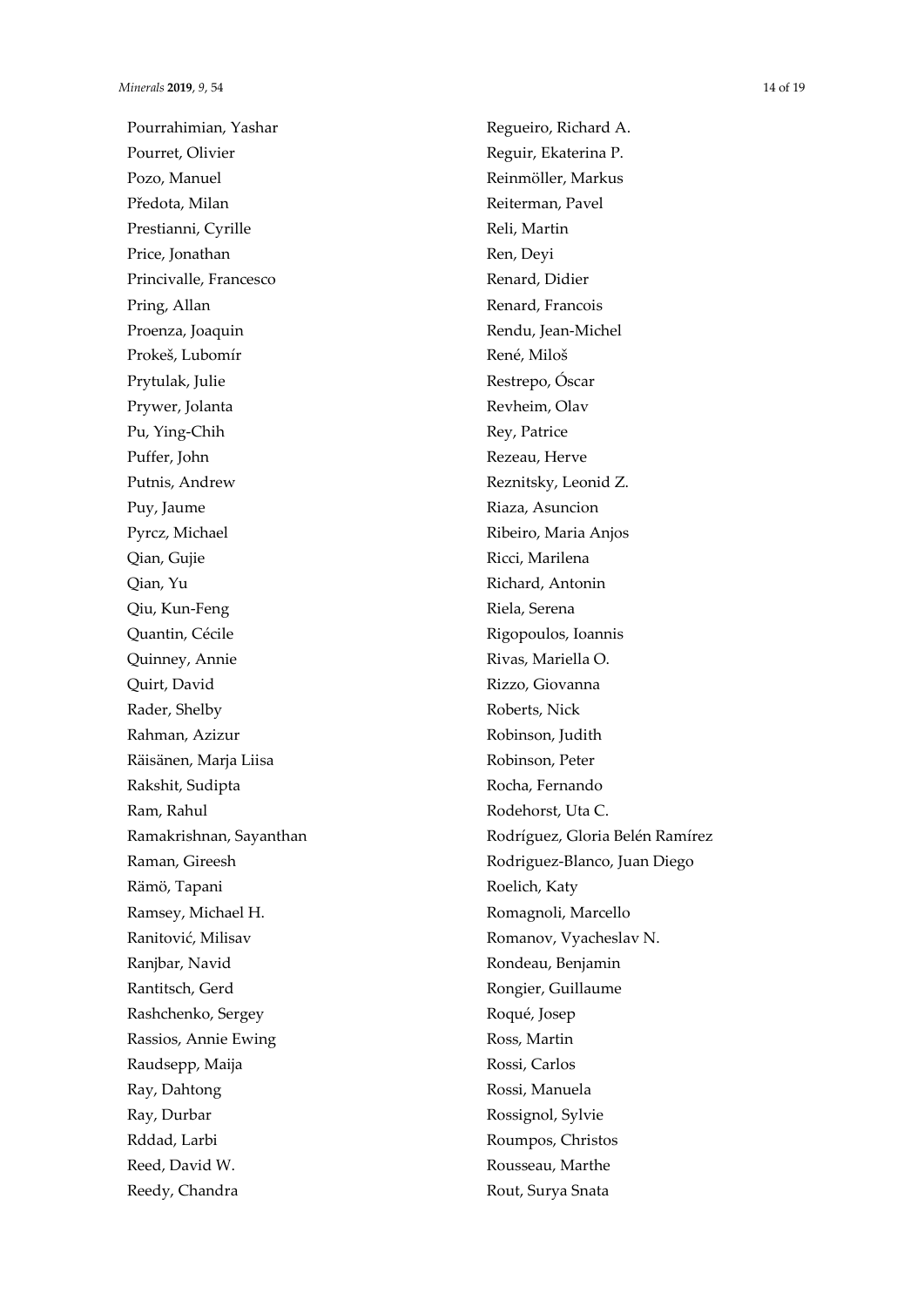Roveri, Marco Royer, Jean -Jacques Rubio Ordóñez, Alvaro Rudmin, Maxim Ruello, Maria Letizia Ruiz, Ana Isabel Rutyna, Iwona Ruuska, Jari Ryan, Yan S. Magnuson, Timothy Sabah, Eyüp Sabbagh, Reza Sack, Patrick Safiuddin, Md. Saini -Eidukat, Bernhardt Sainz -Díaz, Ignacio Salanova, Laure Saldi, Giuseppe D. Salè, Silvia Omodeo Salmachi, Alireza Sanches, Sandra Sánchez De Rojas, María I. Sanchez -Jimenez, Pedro E. Sanchez -Moya, Yolanda Sand, Anders Sanislav, Ioan Sanjuán, Miguel Á ngel San -Miguel, Miguel Santacreu, Daniel Albero Santomaso, Andrea Santos -Carballal, David Santos -González, Javier Sanz -Montero, M. Esther Sapsford, Devin Saramak, Daniel Sasaki, Keiko Sasmaz, Ahmet Sastre, German Saternus, Mariola Saunders, James Saxen, Henrik Schaeben, Helmut Scharf, Andreas

Schatzel, Steven Schaubs, Peter Schetselaar, Ernst Schibille, Nadine Schiffer, Christian Schlesinger, Mark Schlömann, Michael Schmidt, Jochen Schobert, Harold Scholz, Miklas Schovsbo, Niels Schreiner, Marcus Schunnesson, Håkan Schwarz, Philip Sciascia, Luciana Scribano, Vittorio Sears, James W. Secco, Luciano Segura -Salazar, Juliana Sejkora, Jiri Selahattin, Kadir Servis, Michael Seward, Terry Seyfullah, Leyla Shafiei, Ali Shen, Yun -Hwei Shiers, Denis W. Shin, Doyun Shiraishi, Fumito Shnorhokian, Shahe Shoda, Makoto Shrimali, Kaustubh Shumlyanskyy, Leonid Shuster, Jeremiah Siidra, Oleg I. Silva, Ana Paula Silva -Castro, Jhon Sinche, María Sindern, Sven Singh, Rajesh Singh, Ranjeet Sirbescu, Mona -Liza C.

Sjöblom, Rolf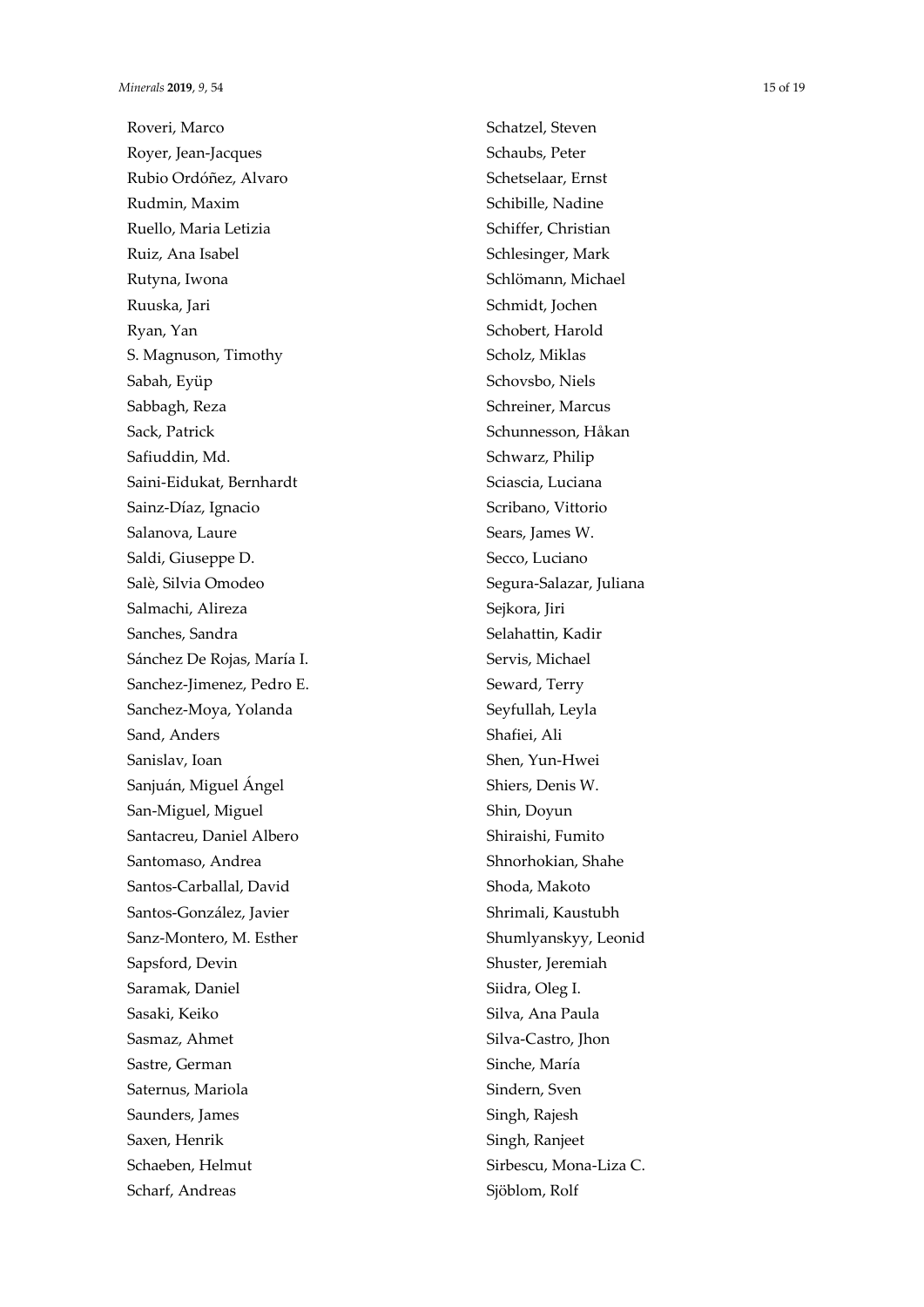Sjöqvist, Axel Skinner, William Skrzypkowski, Krzysztof Skuzovatov, Sergey Słomkiewicz, Piotr Marek Slowakiewicz, Miroslaw Small, James Smieja-Król, Beata Smith, Albertus Smith, Dan Smith, Martin Smith, Richard S. Smrzka, Daniel Smyth, Joseph R. Sobianowska-Turek, Agnieszka Sokić, Miroslav D. Sokolova, Elena Soleimanbeigi, Ali Solomon, Evan Soltani, Amin Somoza, Luís Song, Yungoo Sorokina, Elena S. Soukal, Frantisek Sousa, Luís Spagnoli, Federico Spandler, Carl Sparrow, Graham Spasiano, Danilo Spier, Carlos Stagno, Vincenzo Stamatakis, Michael Staszak, Katarzyna Stawski, Tomasz Steer, Julian Stefaniak, Paweł Stelmachowski, Paweł Stensen, Jan Age Stepanova, Alexandra Stephenson, Randell A. Stern, Charles R. Stevenson, Paul Stopic, Srecko

Stowell, Harold Strak, Vincent Subías, Ignacio Suopajärvi, Hannu Surowiak, Agnieszka Sutherland, Lin Suthers, Steve Suyantara, Gde Pandhe Wisnu Suzuki, Noboru Suzuki, Shinya Sveda, Maria Svetlitskaya, Tatyana Vladimirovna Swedlund, Peter J. Swindle, Andrew Sykes, John Szczepaniak, Włodzimierz Szczepanik, Beata Szeląg, Maciej Szilas, Kristoffer Szkodo, Marek Szopa, Krzysztof Szyszka, Danuta Tabelin, Carlito Baltazar Tadie, Margreth Taha, Yassine Tait, Kim Taitel-Goldman, Nurit Takahashi, Ryohei Takaya, Yutaro Tamura, Akihiro TANG, Anh Minh Tappe, Sebastian Tapster, Simon Richard Taran, Elena Tardio, James Tartarotti, Paola Tasaka, Miki Taştan, Burcu Ertit Tavakoli, M. R. Taxiarchou, Maria Taylor, Spencer Temel, Halime Abakay Temprano, Israel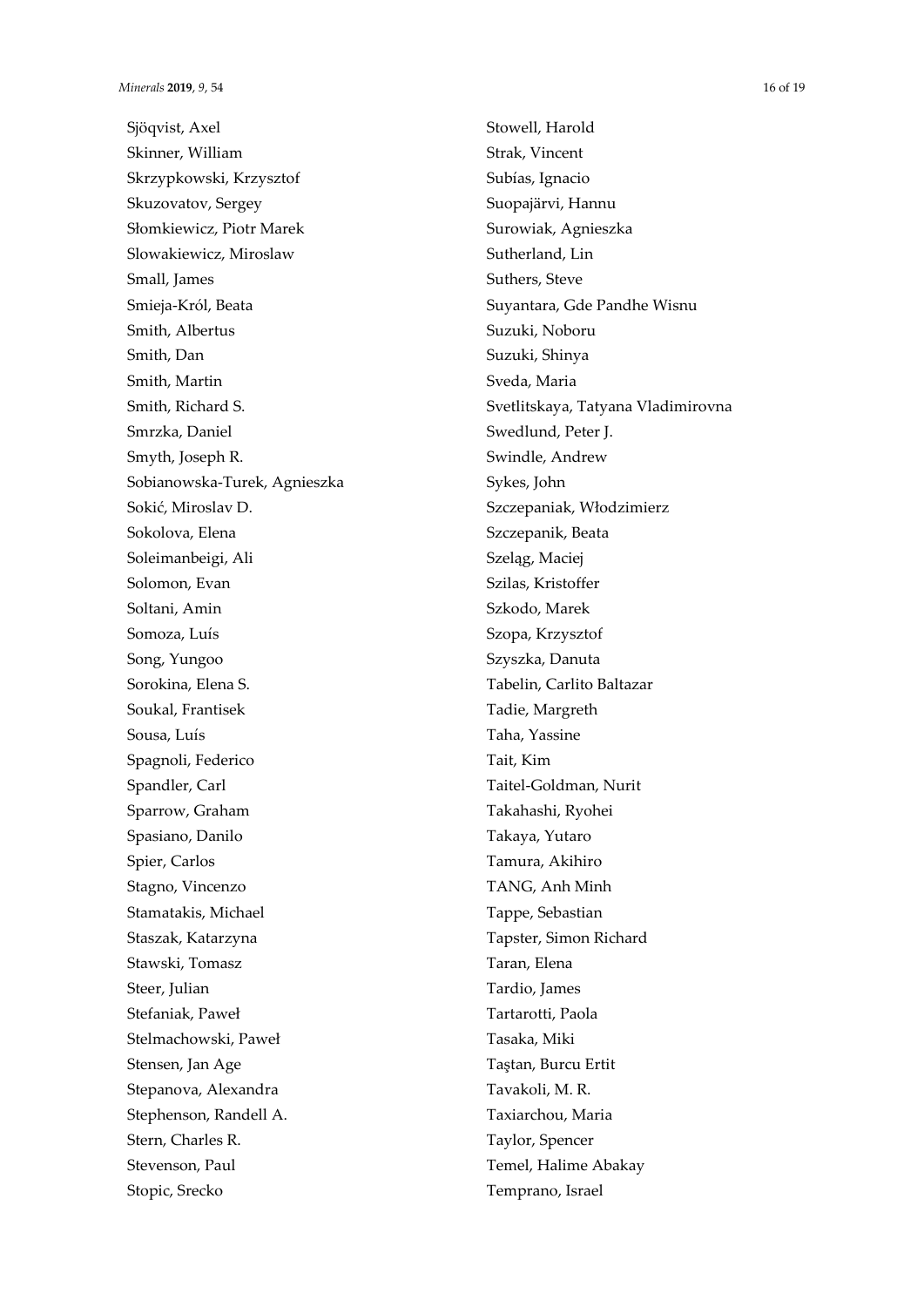Tenorio, Victor Octavio Tesfaye, Fiseha Tessalina, Svetlana Thakurta, Joyashish Thiebault, Thomas Thomas, Fabien Thomas, Rainer Thorenz, Andrea Thrivikraman, Greeshma Tibljas, Darko Ting, Yen Peng Tischler, Judith Tkavc, Rok Toffolo, Michael B. Tokoro, Chiharu Tole, Ilda Tolosana Delgado, Raimon Tomatis, Maura Toner, Brandy Toner, Jonathan Torbica, Slavko Torem, Mauricio Leonardo Tornos, Fernando Torres, Cynthia M. Torró, Lisard Torvela, Taija Totti, Federico Travé, Anna Travin, Alexey Tribaudino, Mario Tribe, Lorena Tripathy, Sunil Tropper, Peter Trybala, Anna Tsikouras, Basilios Tucek, Jiri Tucker, Maurice Tuduri, Johann Tume, Pedro Tuovinen, Olli Turlin, François Turner, Brett D. Tutolo, Benjamin

Tyrode, Eric Tytła, Malwina Tzamos, Evangelos Uchikoshi, Masahito Ueda, Takao Ugrina, Marin Uher, Pavel Ulian, Gianfranco Ulusoy, Ugur Ulven, Ole Ivar Upton, Phaedra Urban, Petr Vaccaro, Carmela Valeev, Dmitry Valentini, Luca Vallianatos, Filippos Van Den Boogaart, K. G. Van Den Kerkhofs, Alfons Van Der Meer, Freek Van Der Werff, Harald M. A. Van Lichtervelde, Marieke Van Rooy, J. L. Van Schijndel, Valby Vanek, Aleš Varone, Alessandra Vásárhelyi, Balázs Vasilatos, Charalampos Vedyagin, Aleksey A. Velasquez, German Verdeja Gonzalez, Luis Felipe Verdel, Charles Verma, Madan Lal Verrelli, David Veselovsky, Roman Vezzoni, Simone Vicente, Miguel A. Vidavsky, Netta Vigliaturo, Ruggero Vignola, Pietro Villaescusa, Isabel Vimmrová, Alena Vinokurov, Vladimir Viseras Iborra, Cesar Antonio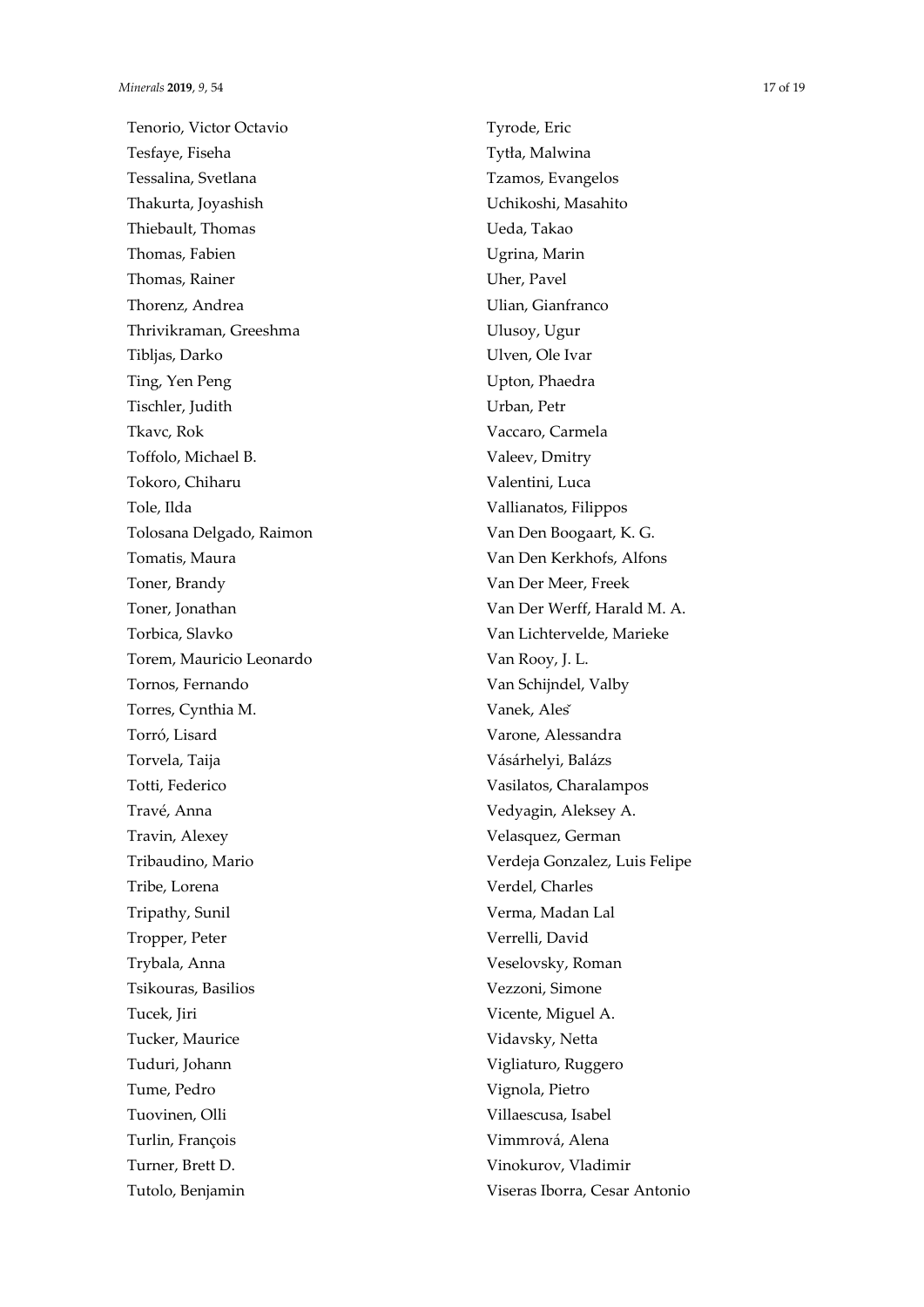Vitale-Brovarone, Alberto Vithana, Chamindra Vos, Cornelius Francois Vos, Francois Vrublevskii, Vassily Všianský, Dalibor Vu, Hong Wagner, Jeff Wagner, Nicola Walczak, Maureen Walton, Erin Wang, Hui Wang, Xiao-Yong Wang, Xuan-Ce wang, xuming Watkins, James Wdowin, Magdalena Webb, John A. Weber, Christian Weber, Juliane Wegiel, Krystian Wegorzewski, Anna V. Weijma, Jan Wellmer, Friedrich-W. Wells, Rachel Werner, Tim White, Mark Wieszczycka, Karolina Wille, Martin Williams, Christopher Wilton, Derek Winkelstern, Ian Wise, Michael Witt, Walter K. Woch, Marcin W. Wohlgemuth-Ueberwasser, Cora C. Wójcik-Tabol, Patrycja Wood, David A. Wood, Timothy Woszuk, Agnieszka Wurl, Jobst Xia, Fang Xia, Liuyin

Xie, Weiguo Xu, Jiagang Xu, Longhua Yahyaei, Mohsen Yajima, Taro Yakubovich, Olga Yakymchuk, Chris Yamazaki, Tetsuo Yancey, Thomas E. Yang, Chunhua Yang, Eric (Xue-Ming) Yang, Shenghong Yang, Teng-Chun Yao, Kang Yasukawa, Kazutaka Yeih, Wei-Chung Yilmaz, Erol Yin, Chun Yang Yin, Wanzhong Yliniemi, Juho Yoshitake, Hideaki Yossifova, Mariana G. Young, Courtney Yourdkhani, Mostafa Yuan, Min-Hao Yuan, Shunda Yudovich, Yakov E. Yurkevich, Nataliya V. Yuste, Alfonso Yvon, Jacques Zaccarini, Federica Zaccone, Claudio Zamiran, Siavash Zammit, Carla Zanin, Massimiliano Zawała, Jan Zentilli, Marcos Zevgolis, Ioannis E. Zhai, Degao Zhamoida, Vladimir Zhang, Anqi Zhang, Guangqing Zhang, Jinhong